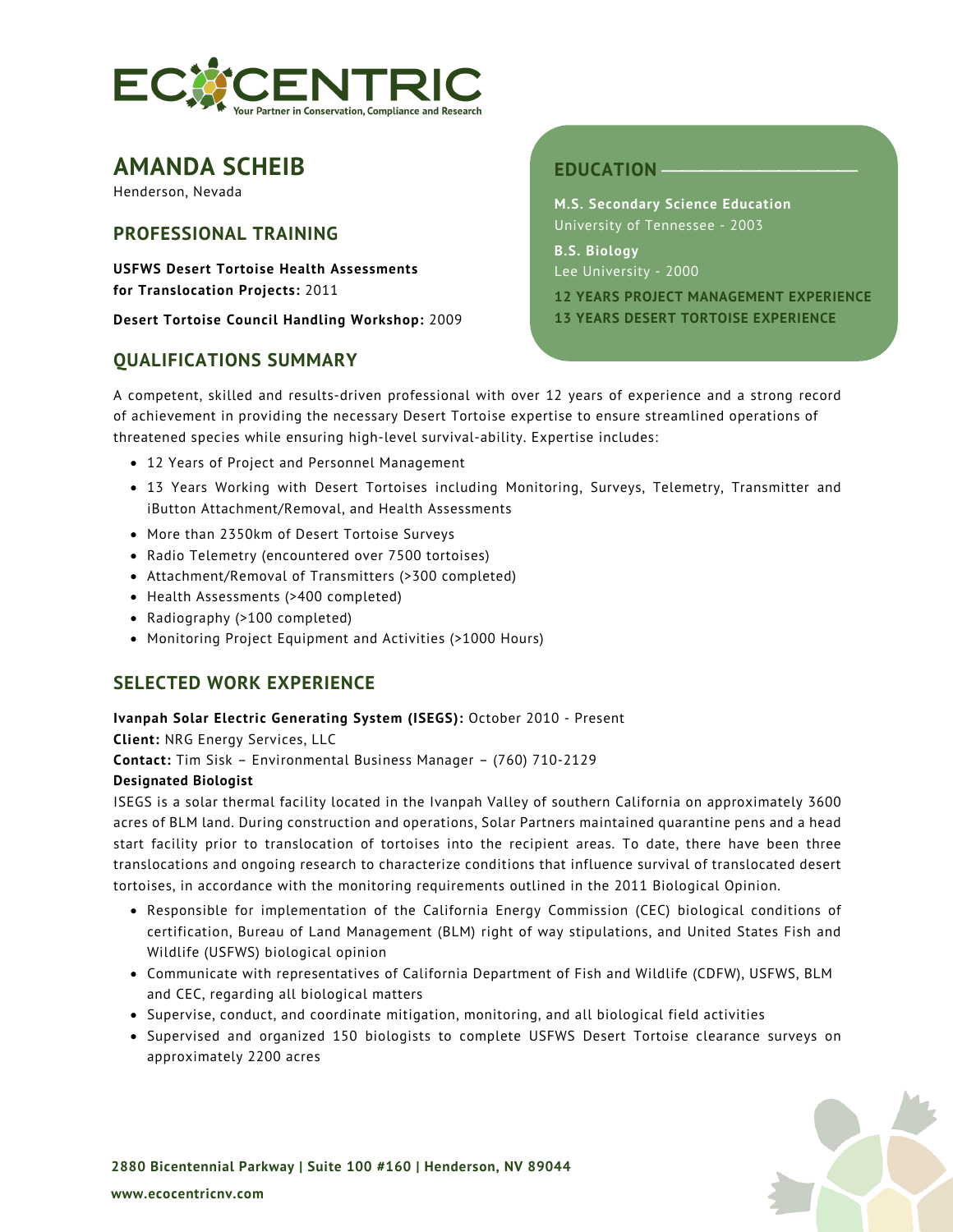

- Led, organized and supervised three desert tortoise translocations (58 short-distance, 17 long-distance, and 97 juvenile tortoise) and managed a crew of 13 biologists ensuring proper protocols were followed to translocate tortoises
- Supervised and organized 7 field crews to complete USFWS health assessments and blood draws on over 400 tortoises during each fall and spring from September 2012 – Spring 2017
- Implemented all USFWS methods the from Desert Tortoise Field Manual

# **Hidden Hills Main Site & Mitigation Lands:** April - May 2011

**Client:** Sunday Biology, Inc.

**Contact Person:** Mercy Vaughn – Owner – (928) 380-5507

# **Authorized Biologist**

Hidden Hills Main site is approximately 3300 acres of privately-owned land in Inyo County, California. Pre-Project surveys determined vegetation, desert tortoise presence/absence, and other wildlife species status at this particular location.

- Managed crew of up to 6 biologists throughout main site surveys and crew of 9 biologists during mitigation land surveys
- Served as lead field biologist conducting presence/absence surveys for desert tortoise
- Implemented all USFWS presence and absence survey guidelines
- Created site-specific data forms and QAQC for all incoming data
- Collected and entered all tortoise, wildlife, and vegetation data into database
- Managed database for project

# **Line Distance Focal Sites:** March 2009 - Present

**Client:** Kiva Biological Consulting

**Contact Person:** Peter Woodman – Owner – (760)-861-3961

# **Authorized Biologist**

USFWS line distance focal sites act as control sites for the annual line distance sampling. Focal site tortoises are monitored monthly, have a visual health assessment during spring or fall, and transmitter replaced close to battery end date.

• Performed radio telemetry of desert tortoises, replaced tortoise radio transmitters, performed USFWS health assessments, and completed field surveys to locate new tortoises.

# **Soda Mountain Solar Project:** October 2014

**Client:** Kiva Biological Consulting

**Contact Person:** Peter Woodman – Owner – (760)-861-3961

#### **Biological Monitor**

Initial installation of a monitoring well located in the valley between North and South Soda Mountains in southern California.

- Discussed potential wildlife impacts with workers prior to start of work.
- Completed field surveys for desert tortoises and other wildlife species before and during well drilling and production.
- Observed well discharge to ensure no physical changes to condition of the ground.



**2880 Bicentennial Parkway | Suite 100 #160 | Henderson, NV 89044**